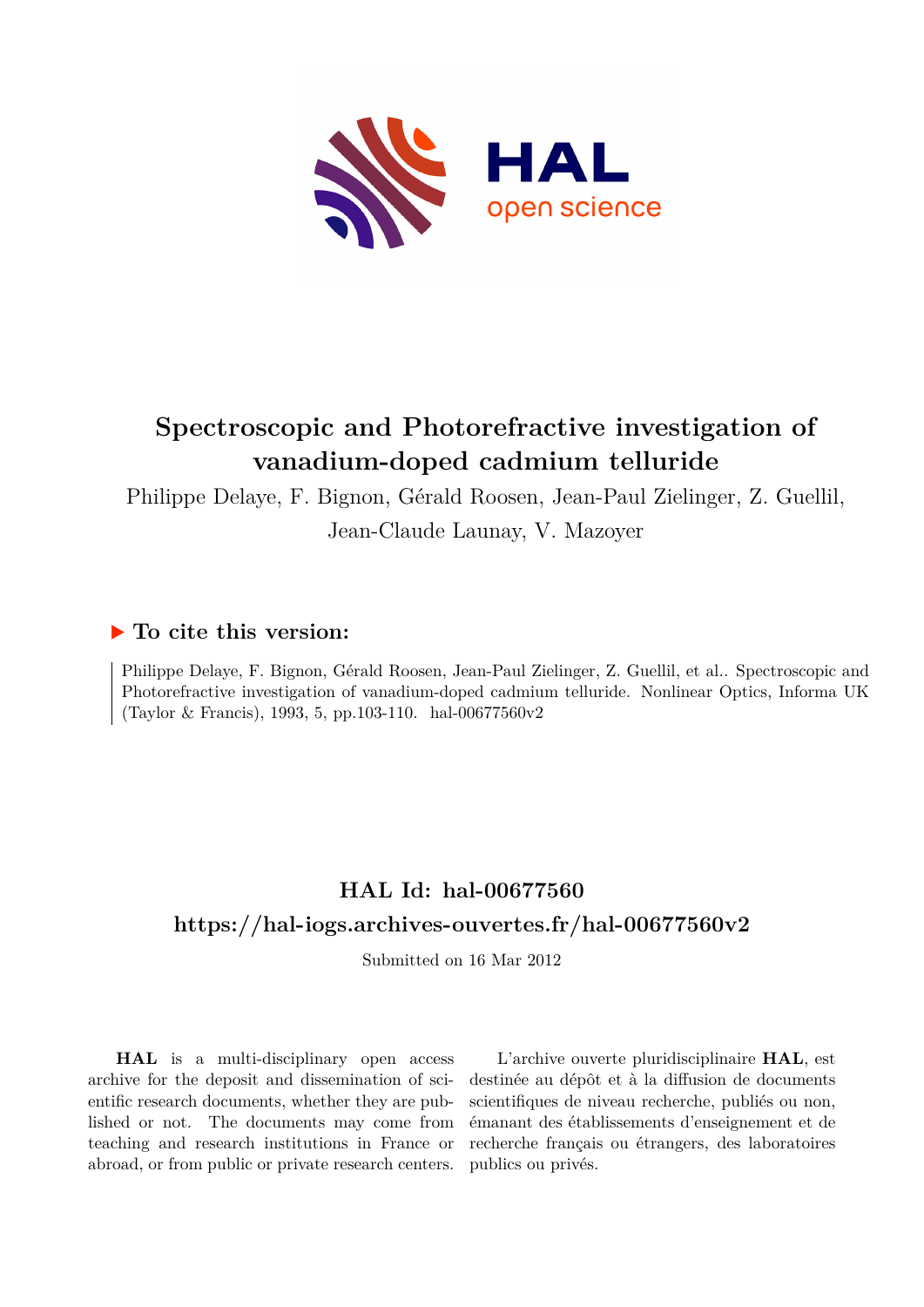# **Spectroscopic and Photorefractive investigation of vanadium-doped cadmium telluride**

## **Ph. Delaye1, F. Bignon1, G. Roosen1**

*1) Institut d'Optique Théorique et Appliquée, Unité Associée au Centre National de la Recherche Scientifique, Centre Scientifique d'Orsay,* 

*B.P. 147, 91403 Orsay Cedex, France.* 

## **M. Tapiero2, J.P. Zielinger2, Z. Guellil2,**

*2) Institut de Physique et Chimie des Matériaux de Strasbourg, Unité Mixte 380046 CNRS-ULP-EHICS, 5 rue de l'Université,*

 *67084 Strasbourg Cedex, France*

## **J.C. Launay3,4, V. Mazoyer3,**

*3) Pôle de Recherche Aquitain pour les matériaux dans l'espace (Prame), B.P. 11, 33165 Saint Médard en Jalles Cedex, France*

*4) Laboratoire de Chimie du Solide du Centre National de la Recherche Scientifique, Université de Bordeaux I, 33405 Talence Cedex, France*

**Abstract**: We present results on the characterization of semi-insulating vanadiumdoped cadmium telluride crystals by different optical techniques such as photoinduced current transient spectroscopy, absorption, photoconductivity spectra and photorefractive wave mixing.

PACS: 42.65, 42.70, 72.40.

### **1 Introduction**

The investigation of photorefractive semiconductors is strongly motivated by the compatibility of their operating wavelengths with semiconductor lasers and with fiber optics communications. For a better understanding of the complex processes occuring in photorefractive materials, a variety of research area are now involved including not only nonlinear optical properties but also crystal spectroscopy. In this context, we are pursuing the work we recently started (1) for the determination of deep trapping levels that directly affect the photorefractive properties of V doped CdTe crystals and for optimizing this crystal regarding to the key photorefractive parameters.

We have grown V-doped CdTe crystals using the modified Bridgman technique from CdTe (6-9's grade) in evacuated (10<sup>-6</sup> torr) graphitized quartz ampoules (to minimize nucleation sites). The purity of vanadium was at least 5-9's grade. Crystals were grown with the dopant either added either compensated to the melt and the concentration of Vanadium was  $5\times10^{19}$ at.cm<sup>-3</sup> and  $1.5\times10^{19}$ at.cm<sup>-3</sup> in samples 1H and 6B respectively.

1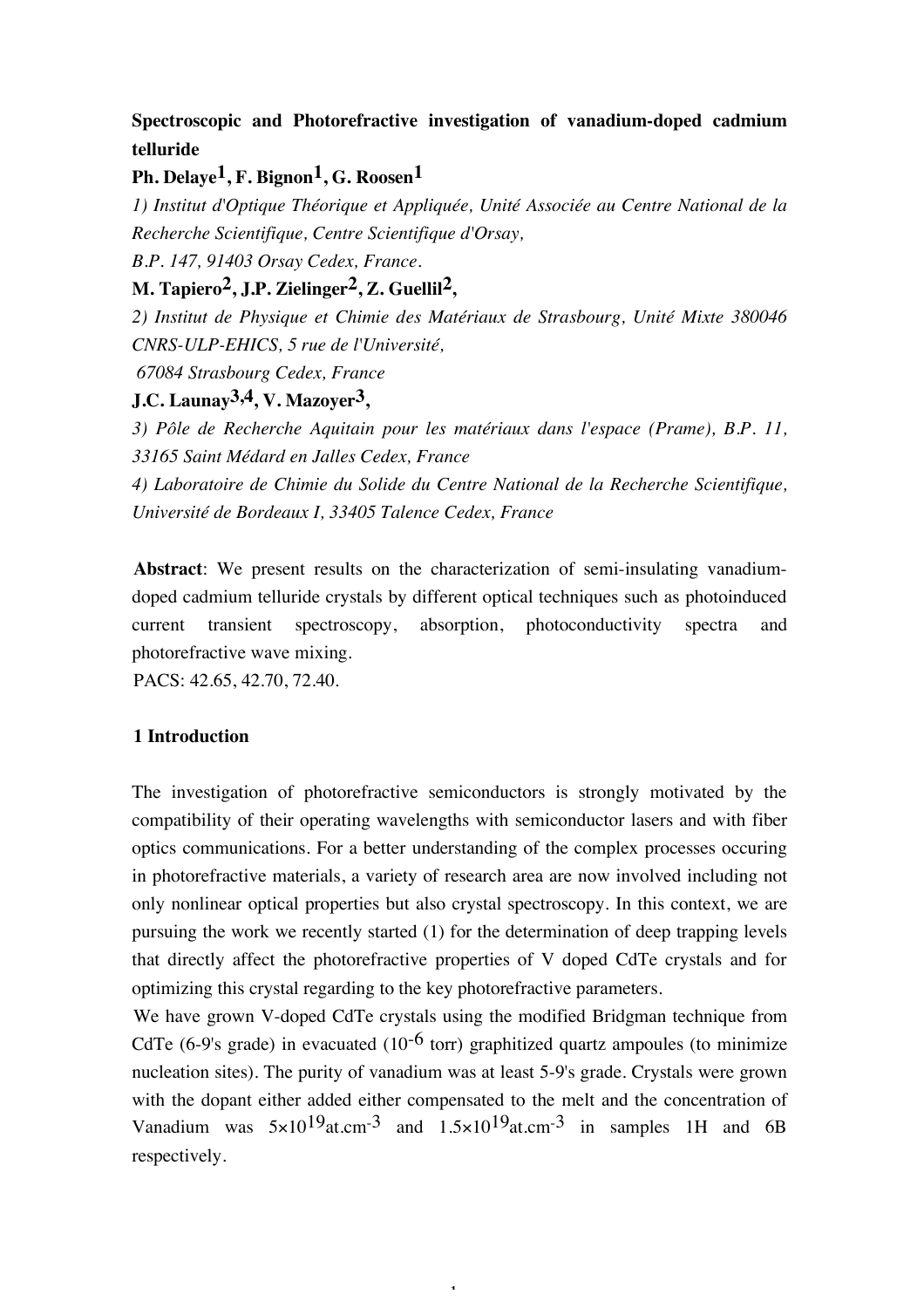#### **2. Spectroscopic characterization.**

A number of different trap species have been detected in semi-insulating CdTe using Thermally Stimulated Current (TSC) and PhotoInduced Current Transient Spectroscopy (PICTS) techniques<sup>(2,3)</sup>. However a complete and precise characterisation of deep levels over a wide range of energies was so far not possible. We have developed an improved PICTS technique which allows significant progress in this direction<sup>(4)</sup>. PICTS is a transient photoconductivity, computer based technique. The current transient (Fig. 1) induced by a square light pulse is recorded every 1K, during a temperature scan from 80 K up to 400 K. Two types of numerical processing of the stored data allow us to extract the parameters of the traps i.e. the apparent thermal ionization energy  $E_t$ , the capture cross section  $S_t$  and the concentration  $N_t$  for

the dominant species. We recall here briefly the principles of the calculation.

We consider the single trap model. As usual, retrapping of thermally released carriers is neglected <sup>(4)</sup>. The trapped charge  $n_t(t)$  then decays exponentially according to:  $n_t(t)$ =  $N_t$ exp(-t/ $\tau_t$ ). The relaxation time depends strongly on temperature T and is related to  $E_t$  and  $S_t$  by

$$
\tau_t^{-1} = A S_t T^2 \exp(-E_t/kT)
$$
 (1)

where k is the Boltzmann constant and A a constant  $(4)$ .

If the decaying charge is measured at two fixed delay times  $t_1$  and  $t_2$ , the difference  $\Delta n$ =  $n_t(t_1)$  -  $n_t(t_2)$  obviously goes through a maximum at a temperature  $T_m$  where  $\tau_t$  takes a defined value  $\tau_m$  which can be related mathematically to  $t_1$  and  $t_2$  using the condition for the maximum of the function  $f(\tau_t)=exp(-t_1/\tau_t)$  -exp(-t<sub>2</sub>/ $\tau_t$ ). The important point is that  $\tau_m$  can be computed knowing  $t_1$  and  $t_2$ , whereas  $T_m$  is obtained on the curve An<sub>t</sub>(t) (hereafter called PICTS spectrum). The spectrum is plotted for a serie of couples  $(t_1, t_2)$ , so that maxima at different temperatures are observed. The Arrhenius plot log( $\tau_{m}T_{m}^{2}$ )=f(1/T<sub>m</sub>) yields E<sub>t</sub> and S<sub>t</sub> according to (1). The height of the peak provides a measure of  $N_t^{(4)}$ .

In practice, however  $n_t(t)$  is not directly accessible but through the transient current decay which can be expressed as

$$
i(t) = {B\mu\tau N_t / \tau_t } \exp(-t/\tau_t)
$$
 (2)

where B is a constant,  $\mu$  the mobility and  $\tau$  the recombination lifetime.

If  $\mu\tau$  is assume to be constant  $(5,4)$ , the condition for the maximum is deduced from the function:  $g(\tau_t) = 1/\tau_t$ .[exp(-t<sub>1</sub>/ $\tau_t$ ) -exp(-t<sub>2</sub>/ $\tau_t$ )]. Actually  $\mu\tau$  is temperature dependant. As a consequence this simple double-gate (DG) procedure does not yield very reliable values for the trap parameters.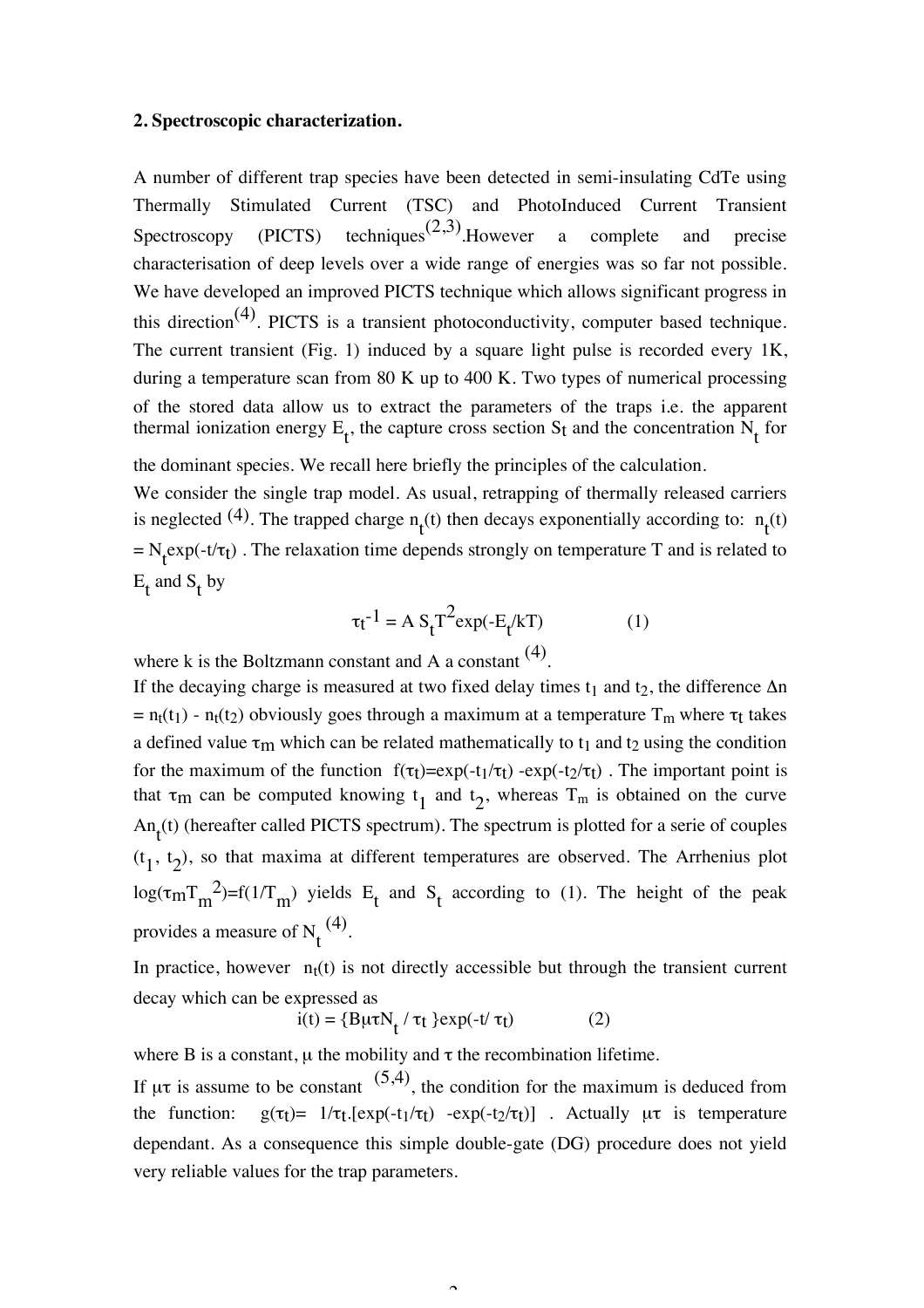A better alternative is to normalize the DG signal by the photocurrent i(0) which is proportionnal to  $\mu\tau$  (NDG signal) (Fig.1). This method is of special interest for the determination of the trap concentrations (4).

A second alternative is to plot the fonction:  $Y(T) = [i(t_1) -i(t_2)]/[i(t_0) -i(t_3)]$  where  $t_0$ ,  $t_1$ ,  $t_2$ ,  $t_3$  are properly chosen delay times (Fig.1). Again the condition for the maximum can be found mathematically  $(4)$ . This four gate (FG) data processing is a very sensitive method with high spectral resolution due to the fact that the pre exponential factor is eliminated in (2).

We performed our mesurements on two samples 1H and 6B, cut in the same ingots as the specimen used for photorefractivity analysis. Nearly the same thermal activation energy was found for both samples:  $\approx 0.75$  eV. Figure 2 shows normalized photoconductivity spectra. A main extrinsic band which drops sharply for photon energies hy  $\approx 1.1$  eV is observed. The peak at roughly 1.5 eV corresponds to band to band transitions.

PICTS measurements were performed on both samples under different excitation conditions: with photons of energy close to the maximum of the photoconductivity spectrum (Fig.2), in the extrinsic band (hv  $\approx$  1 eV), in both cases with different illuminations levels. In each case fairly the same results were obtained. A few representative result will be given here.

It is well known that the maximum photoconductivity near the absorption edge occurs for that wavelength  $\lambda = \lambda_{\text{max}}$  corresponding to an absorption constant  $\alpha_{\text{max}} \approx 1 / d$ where d is the thickness of the specimen. During the temperature scan  $\lambda_{\text{max}}$  was

continiously adjusted to achieve maximum photoresponse. The optical generation rate G of photocarriers:

 $G = \alpha \frac{max}{\omega_0}$  =  $\Phi_0$  $/d$  ( $\Phi$ <sub>o</sub> is the incident photons flux) (8)

is thus temperature independent and the plot of the photocurrent versus  $T$  (i(0) on Fig.1) represents the thermal variation of µτ (Fig.3, curve 1). Curve 2 shows a DG spectrum. Poorly resolved structure are visible. The spectrum is clearly modulated by the  $\mu\tau$  = f(T) function. The NDG spectrum brings some improvement (Fig.4, curve 1) and allows the determination of the predominant traps (when high illumination is used to fill the traps). The FG spectrum undeniably provides the best spectral resolution (Fig.4, curve 2). Ten peaks are observed in the temperature interval 80K - 350K. The corresponding parameters are listed in table 1 for sample 1H.

Three of the detected centers could be involved in the photorefractive effect: P<sub>9</sub>, P<sub>8</sub> and may be also P<sub>7</sub>:at 300K the relaxation time of P<sub>7</sub> is of the order of 0.5s and its concentration ( if one takes into account a possible error of the order of a factor 10) is

 $\overline{a}$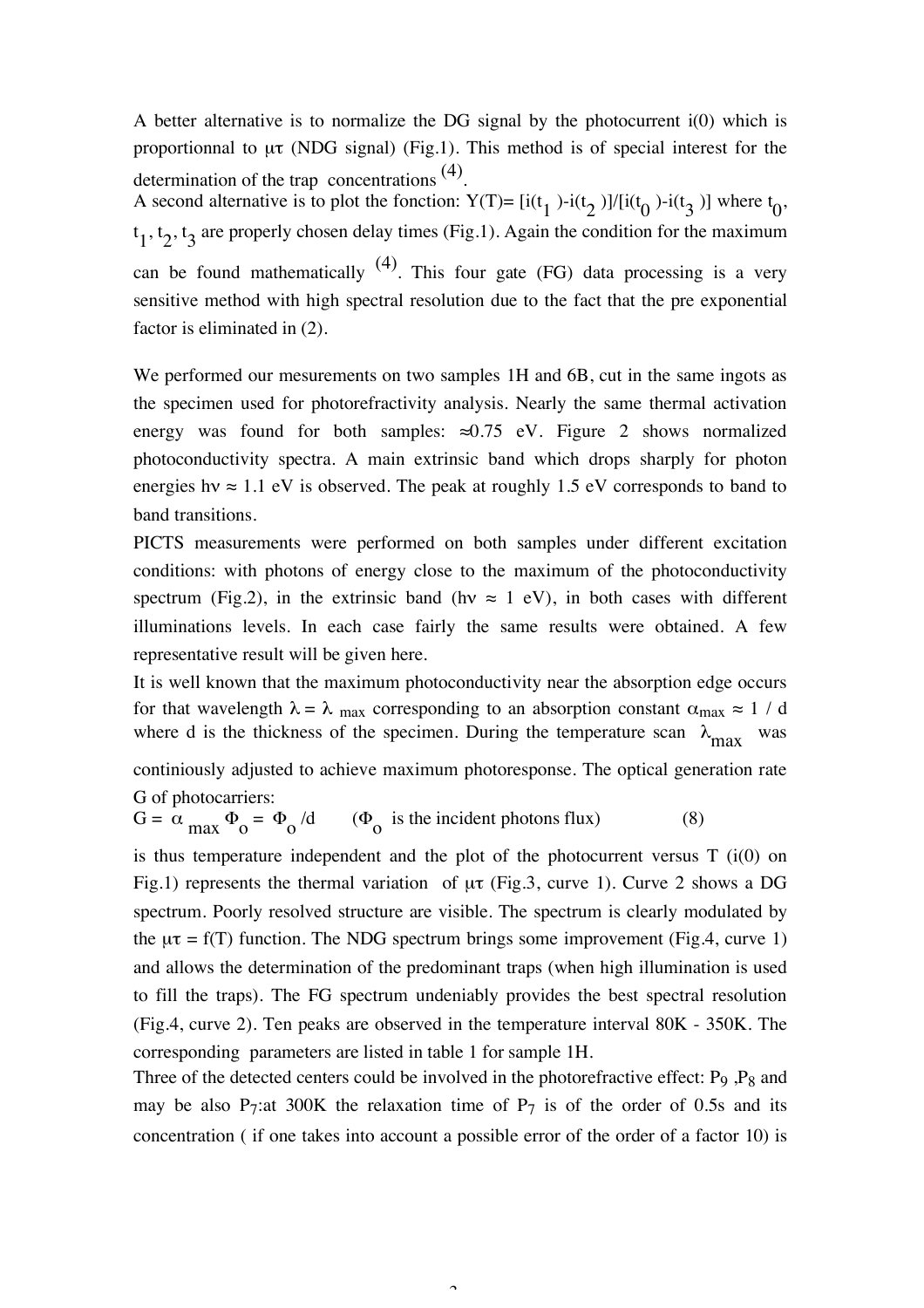fairly close to Neff = 4.3 x 10 <sup>15</sup> cm<sup>-3</sup> found by photorefractive measurements  $(\text{sect}.3)$ .

The high resistivity and the corresponding high thermal activation energy confirm that the dark fermi level is pinned by a deep level lying close to the midgap. This could be the  $V^{2+}$  /  $V^{3+}$  level. In the photorefractive effect  $V^{2+}$  and  $V^{3+}$  could act respectively as absorption centers and as traps. However charge transfer between two valence states of the same ion cannot be observed when the crystal is uniformly excited as in the PICTS experiment, since the concentration of  $V^{2+}$  and  $V^{3+}$  remain unchanged. Nevertheless the non observation of a dominant center (the concentration of  $P_9$  and  $P_8$  are lower than 10  $13 \text{ cm}^{-3}$ ) cannot be consider as a proof of proposed charge transfer model (V<sup>2+</sup>  $-$  >  $V^{3+}$ ) indeed the absorption and photoluminescence spectra of moderately V-doped CdTe and undoped CdTe are not very different  $(6)$ . On the other hand the following interpretation was proposed: at low concentration  $(<10^{20} \text{ cm}^{-3})$  V occupies vacant Cd sites, at high concentration interstitial sites giving rise to a new donor level  $(7)$ .

### **3. Photorefractive analysis by two wave mixing**

We present here the absorption, photoconductivity and energy transfer measurements we have conducted on the two samples 1H and 6B.

At wavelength 
$$
\lambda = 1.06 \mu m
$$
, we determined a conductivity given by:  
\n1H:  $\sigma = \sigma_d + \sigma_{ph} = (1.5 + 0.7 I_0). 10^{-9} (\Omega.cm)^{-1}$   
\n6B:  $\sigma = \sigma_d + \sigma_{ph} = (0.06 + 0.5 I_0). 10^{-9} (\Omega.cm)^{-1}$ 

where I<sub>0</sub> is the incident irradiance in  $mW.cm^{-2}$ . We see that the two samples have quite the same photoconductivity mainly due to electron transport (see below). From this value, one can estimates the electron mobility-life time product  $(1)$   $\mu\tau = 9$ .  $10^{-8}$  $cm<sup>2</sup>$  V<sup>-1</sup>. Crystal 6B is a better candidate for photorefractive use as the photoconductivity will overpass the dark conductivity at very low excitation levels (at some  $mW.cm^{-2}$ ).

At wavelength  $\lambda = 1.32$  µm, we determined a conductivity expressed as:

1H: 
$$
\sigma = \sigma_d + \sigma_{ph} = (1.5 + 0.2 \text{ I}0). 10^{-9} (\Omega \text{.cm})^{-1}.
$$
  
6B:  $\sigma = \sigma_d + \sigma_{ph} = (0.06 + 0.3 \text{ I}0). 10^{-9} (\Omega \text{.cm})^{-1}.$ 

 Considering the absorbed energy, this corresponds to nearly a 5 time drop in the photoconductivity for 1H compared to what we obtained at  $\lambda = 1.06$  µm, the drop is about 2 time for sample 6B, which is similar to what is obtain on the photoconductivity spectra presented in section 2.

With the set-up we previously used for characterizing InP and  $GaAs^{(8)}$ , we have investigated the photorefractive energy transfer between two waves interfering inside

 $\overline{a}$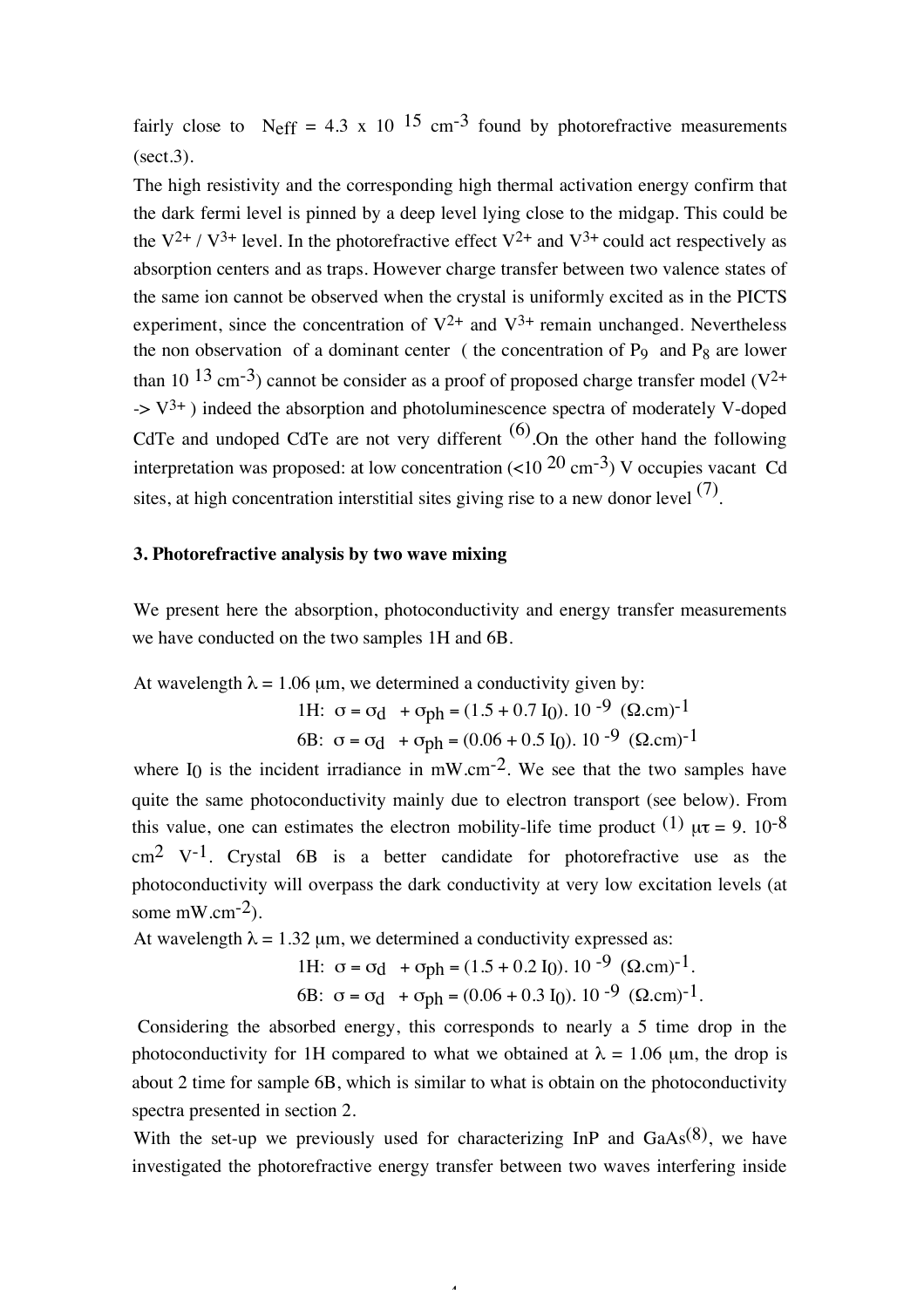the crystal. At both  $\lambda = 1.06$  and 1.32 µm, the light source was a diode pumped YAG laser. The beams were polarized  $+/- 45^{\circ}$  respective to the crystal  $(0,0,1)$  axis and were propagating along  $(1,-1,0)$ . The grating wave vector was along the  $(1,1,0)$  direction.

Switching both beam polarizations from  $+ 45^{\circ}$  to  $- 45^{\circ}$  changes the sign of the photorefractive gain and thus permits to discriminate between different sources of energy transfer  $(9)$ . Our experiments show that we here get a genuine photorefractive effect.

As anticipated from photoconductivity measurements, the photorefractive gain becomes independent of the input intensity for illuminations as low as few  $mW.cm^{-2}$  in sample 6B.

The analysis of the gain dependence with the grating period provides information about the effective density of traps involved in the photorefractive effect. Considering a single deep level and two possible charge carriers, the gain expression is  $(10)$ :

$$
|\Gamma| = \frac{2\pi n_0^3 |r_4|}{\lambda \cos \theta} \frac{k_B T}{e} \frac{k \left|\xi_0 k^2 + b - c\right|}{\left(k^2 + \frac{k^4}{k_0^2} + b + c\right)}
$$

with:

$$
k_0^2 = \frac{e^2}{\varepsilon k_B T} N_{\text{eff}} \qquad \xi_0 = \frac{(\alpha_n - \alpha_p)}{(\alpha_n + \alpha_p)} \qquad b = \frac{(\alpha_n \kappa_p^2)}{(\alpha_n + \alpha_p)} \qquad c = \frac{(\alpha_p \kappa_n^2)}{(\alpha_n + \alpha_p)}
$$

 $\alpha_n$  and  $\alpha_p$  are the absorption contributions that come from electron and hole generation respectively.  $\kappa_n$  and  $\kappa_p$  are the inverse of electron and hole diffusion lengths. k represents the grating wave number and  $N_{\text{eff}}$  is the effective trap density  $(N_{\text{eff}} = N^{+} N^{0}/[N^{0} + N^{+}]$  where  $N^{+}$  and  $N^{0}$  are the level concentrations in the ionized and neutral states respectively).

By a direct measure of the sign of the Pockels effect and of the photorefractive gain in one fixed configuration<sup>(11)</sup>, we determine that the predominant carrier for photorefractive effect at 1.06 µm is electrons for both samples. This means that we have  $\alpha_n > \alpha_p$ , so photoconductivity is dominated by electrons.

As now routinely done, the photorefractive gain  $\Gamma$  is deduced from the measurement of the amplification (attenuation) of one of the interfering beam in presence of the other.

Plotting our experimental data as k /  $\Gamma$  versus k<sup>2</sup> (Fig.5) permits the determination of the characteristic photorefractive parameters (12). For large values of  $k^2$ , coefficients b and c are negligible and we get a straight line. Its slope and intercept at the origin give  $(r41\xi_0k_0^2)^{-1}$  and  $(r41\xi_0)^{-1}$ .

A departure from this straight line is visible for sample 1H at small values of  $k^2$ . This indicates the influence of the carrier diffusion lengths. A full fit of the experimental

 $\overline{a}$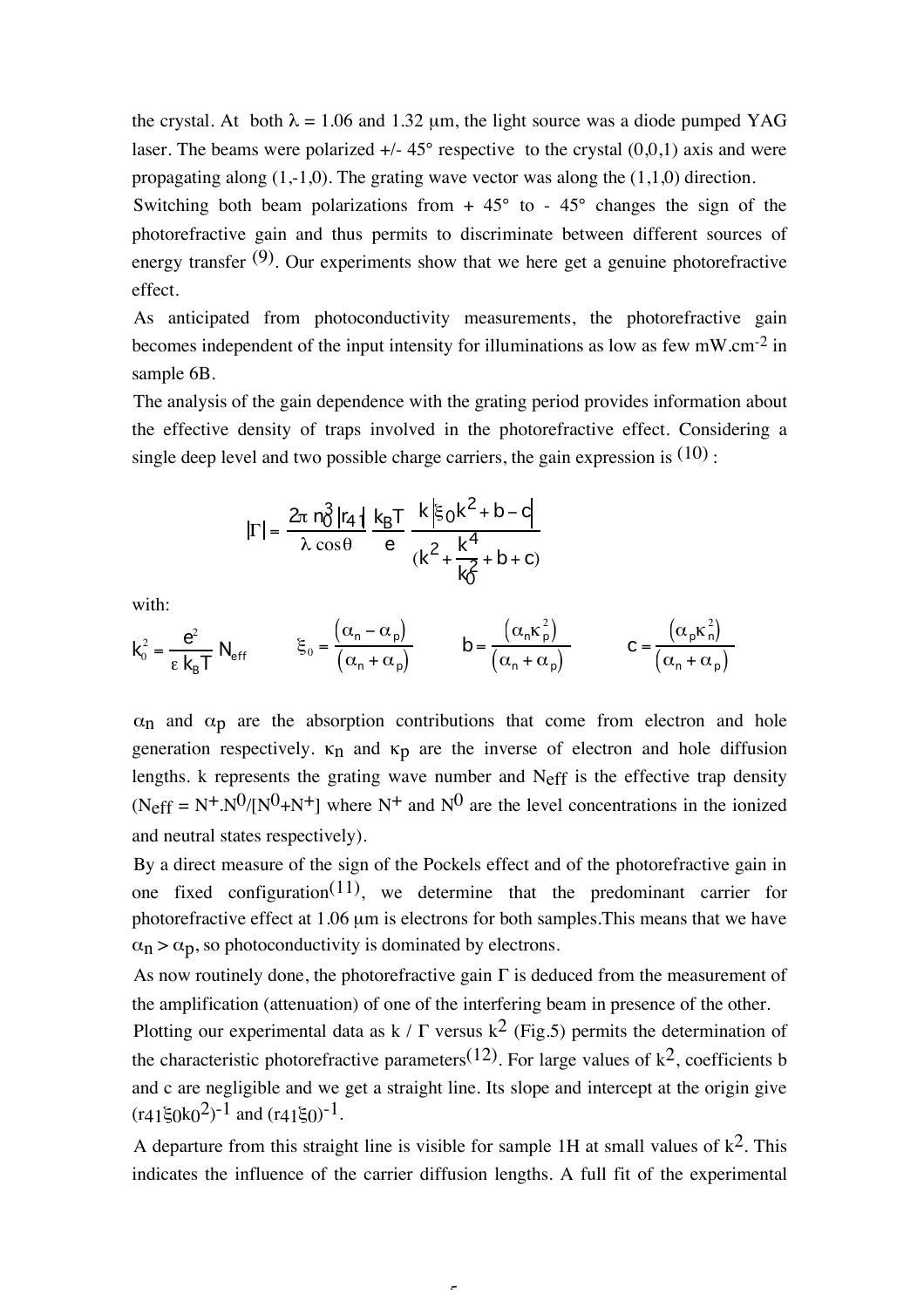data with the complete gain expression, i.e., without neglecting b and c, is now carried out using the previously determined quantities as starting parameters. We obtain:

$$
ξ0 = 0.62 +/- 0.06
$$
  
r41 = (5.5 +/- 0.5) pm V<sup>-1</sup>  
k<sub>0</sub><sup>2</sup> = (300 +/- 30) μm<sup>-2</sup>  
b = (3.6 +/- 1.5) μm<sup>-2</sup>  
c ≈ 0

Also known is the previously measured absorption:  $\alpha = (2.16 +1.006)$  cm<sup>-1</sup>. Note that at a grating spacing  $\Lambda = 0.9$  µm, one gets in 1H a photorefractive gain  $\Gamma = 0$ . 7 cm  $^{-1}$  that exceeds typical gains in GaAs and InP by more than 50% $(8)$ .

For the sample 6B, the lower value of the gain prevents us to determine other coefficient than  $\xi_0$  and  $k_0^2$ . Taking for r41 the value determine for sample 1H, we deduce for sample 6B:

$$
\xi_0 = 0.51 +/- 0.06
$$

$$
k_0^2 = (82 +/- 20) \, \mu m^{-2}
$$

To these results we can add the linear absorption:  $\alpha = (1.00 +1.003)$  cm<sup>-1</sup>.

These results obtain for both crystals call on the following remarks. First, the ξ0 value indicates an electron-hole competition that is larger than previously seen in different samples<sup> $(13)$ </sup>. Nevertheless, the photorefractive gain has an appreciable value. Second, coefficient b determined in 1H permits an estimation of the mobility-life time product of the minority carrier (i.e. holes) for the photorefractive effect; one gets  $\kappa_n^2 \ll \kappa_0^2$ and derives for the  $\mu\tau$  product of holes,  $\mu\tau = 9.10^{-8}$  cm<sup>2</sup> V<sup>-1</sup>.

From  $k_0^2$  we inferre the effective deep level density that contributes to the photorefractive effect, Neff = 4.3 x 10 <sup>15</sup> cm<sup>-3</sup> and Neff = 1.2 x 10<sup>15</sup> cm<sup>-3</sup> for samples 1H and 6B respectively. As discussed in ref.14, in the low illumination quasicontinuous regime as here considered, the presence of shallow traps does not change the steady state photorefractive effect. Thus, these CW photorefractive experiments do not feel the influence of the multiple shallow traps we saw in our spectroscopic studies. It is believed that the efficient deep level for the photorefractive effect might be the P7 level identified in table 1. Considering the results presented in section 2, it appears that this density might be determined by other defects than vanadium in the CdTe 1H crystal  $(2,3,15)$ .

We also conducted similar experiments at  $\lambda = 1.32$  µm. First, as pointed out previously, we observed a nearly five time drop of the photoconductivity. However, for the incident illuminations used, the dark conductivity is still overpassed. Second, the magnitude of the photorefractive gain was very small in 1H ( $\Gamma = 0.06$  cm<sup>-1</sup> at  $\Lambda$  = 1.5 µm) impeding any reliable measurement versus fringe spacing. One only

 $\overline{\phantom{0}}$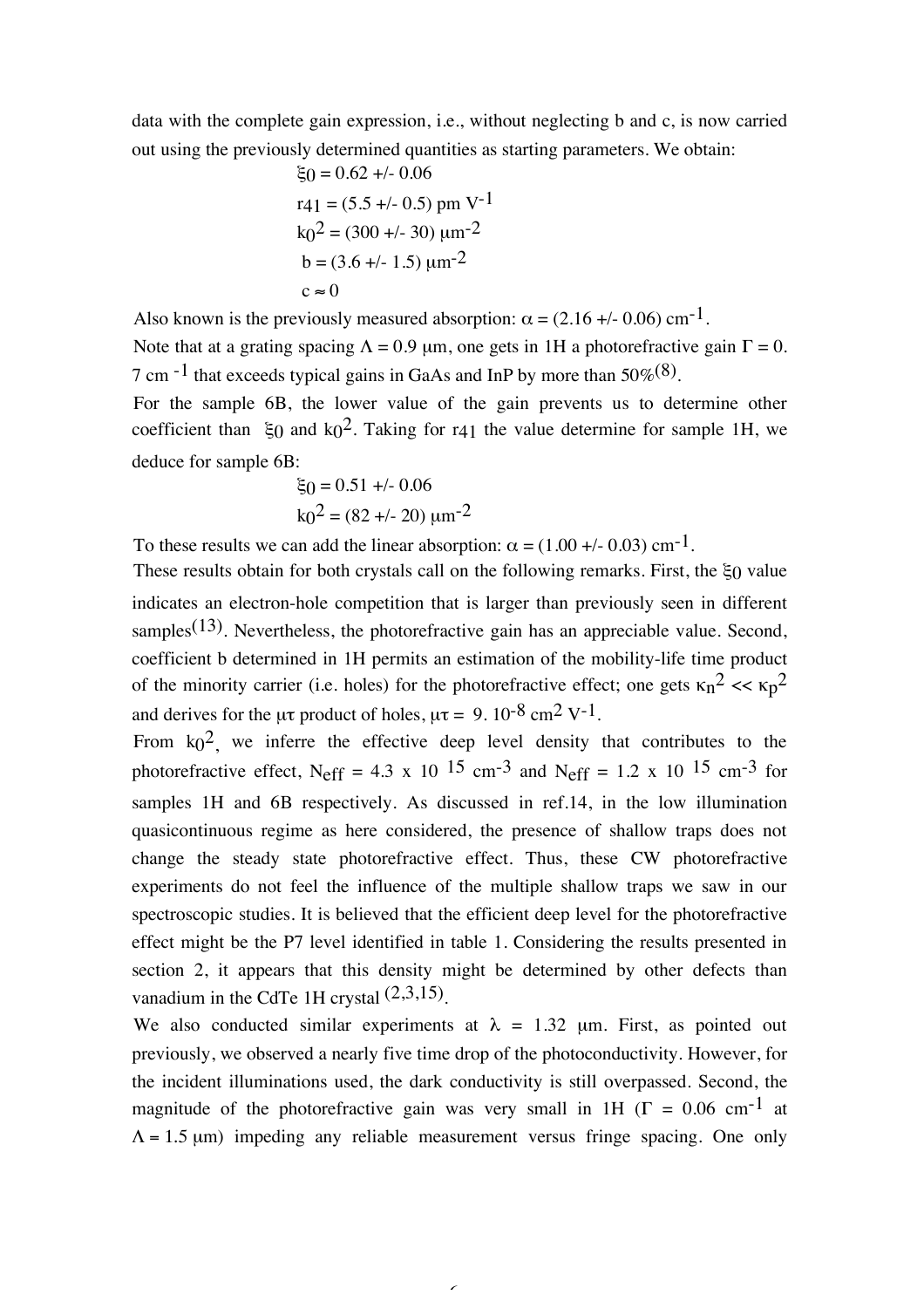estimates an electron-hole competition factor  $\xi_0 = 0.1$  for 1H that corresponds to nearly balanced absorption coefficients,  $\alpha_n = \alpha_p$ . No gain is visible at  $\lambda = 1.32$  µm in 6B.

It is clear that a contribution from multiple defects might produce such a reduction of the photorefractive gain. However, an important point we noticed, is that the photorefractive gain reverses its sign when changing the wavelength from 1.06 to 1.32 µm. This indicates a change in the nature of the photorefractive majority carrier. This result supports the approach we used for describing the photorefractive effect observed, i.e., a single deep level from which both electrons and holes are photoionized. Such a reverse in the sign of the photorefractive gain as the incident wavelength was varied, was not noticed for the crystals analyzed in ref. 16.

#### **5. Conclusion.**

We have here reported the results of our program for growth, caracterization and optimization of CdTe for photorefractive applications. High resistivity samples have been synthetized and first characterizations including spectroscopic and photorefractive ones have been made. In these samples, doped at low vanadium concentrations, a collection of defect levels has been seen, their activation energy and concentrations have been determined.

Sample 1H exhibits a fair photorefractive effect at  $\lambda = 1.06 \mu m$  with nevertheless a non negligible electron-hole competition. At  $\lambda = 1.32$  µm, the effect has a reverse sign and the competition is very strong leading to a nearly full compensation. Sample 6B has a better photoconductivity over dark conductivity ratio. It exhibits a slightly lower effective "photorefractive deep level concentration" . Absorption centers may be the  $V_{cd}^2$ , and the photorefractive traps could be  $V_{cd}$  (unoccupied cadmium vacancies). In this case peak  $P_7$  can be identified to the  $V_{cd}$ . Similar characterizations are now in progress with samples more heavily V doped.

#### **References**

1\_J.C.Launay, V.Mazoyer, M.Tapiero, J.P.Zielinger, Z.Guellil, Ph.Delaye, G.Roosen, Appl.Phys. **A 54**, 1992, in press

2\_ C. Scharager, J.C. Muller, R. Stuck, P. Siffert, Phys. Stat. Sol. (a), **31**, 247, 1975

3\_ M. Samini, B. Biglari, M. Hage-Ali, P. Siffert, J. Cryst. Grow., **72**, 213, 1985

4\_ J.C. Balland, J.P. Zielinger, C. Noguet, M. Tapiero, J. Phys. D: Appl. Phys., **19**, 57, 1986; J.C. Balland, J.P. Zielinger, M. Tapiero, J.G. Gross, C. Noguet,, J. Phys. D: Appl. Phys., **19**, 71, 1986

5\_R.B. Bylsma, P.M. Bridenbaugh, D.H. Olson, A.M. Glass, Appl. Phys. Lett., **51**, 889, 1987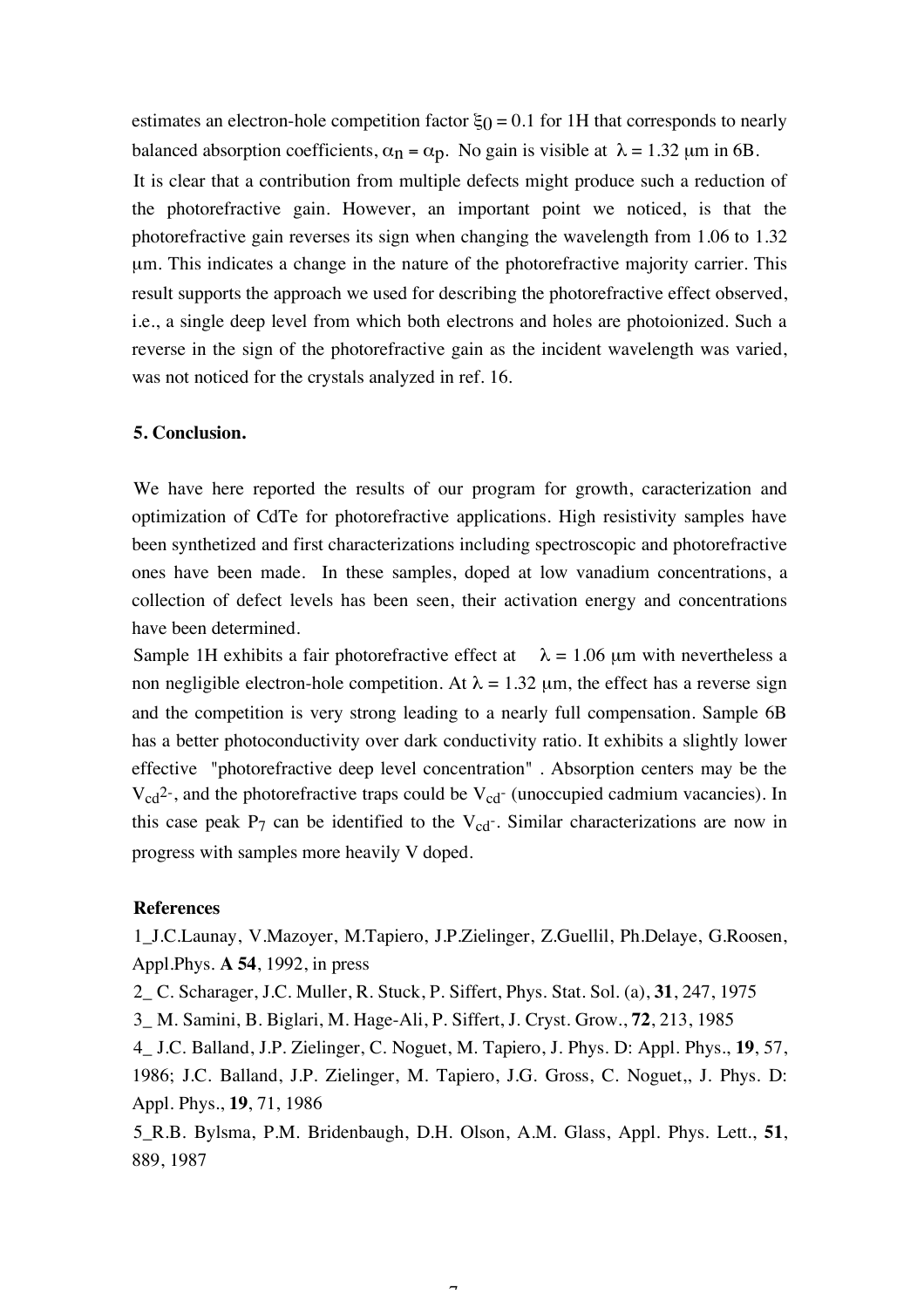6\_N.V. Agrinskaya, O.A. Matveev, A.I. Terent'ev, V.V. Shasshkova, Sov. Phys. Semicond., **23**, 274, 1989.

7\_ P.I. Babii, N.P. Gavaleshko, Yu.P. Gnatenko, P.A. Skubenko, V.I. Oleinik, Sov. Phys. Semicond., **12**, 1310, 1979

8\_Ph. Delaye, P.U. Halter, G. Roosen, J. Opt.Soc.Am.B, **7**, 2268, 1990.

9\_J.C. Fabre, J.M.C. Jonathan, G. Roosen, J. Opt.Soc.Am.B, **5**, 1730, 1988.

10\_F.P. Strohkendl, J.M.C. Jonathan, R.W. Hellwarth, Opt. Lett. **11**, 312, 1986.

11\_G.Pauliat, M.Allain, J.C.Launay, G.Roosen, Opt. Commun. **61**, 321, 1987.

12\_M.B. Klein, G.C. Valley, J.Appl. Phys. **57**, 4901, 1985.

13\_A. Partovi, J. Millerd, E.M. Garmire, M. Ziari, W.H. Steier, S.B. Trivedi, M.B. Klein, Appl. Phys. Lett., **57**, 846, 1990

14\_G. Pauliat, G. Roosen, J. Opt. Soc. Am. B, **7**, 2259, 1990

15\_A.J. Strauss, Rev. Phys. Appl., **12**, 167, 1977.

16\_M. Ziari, W.H. Steier, M.B. Klein, S. Trivedi, 3rd Topical Meeting on Photefractive Materials,Beverly, 1991 Technical Digest **14**, 159.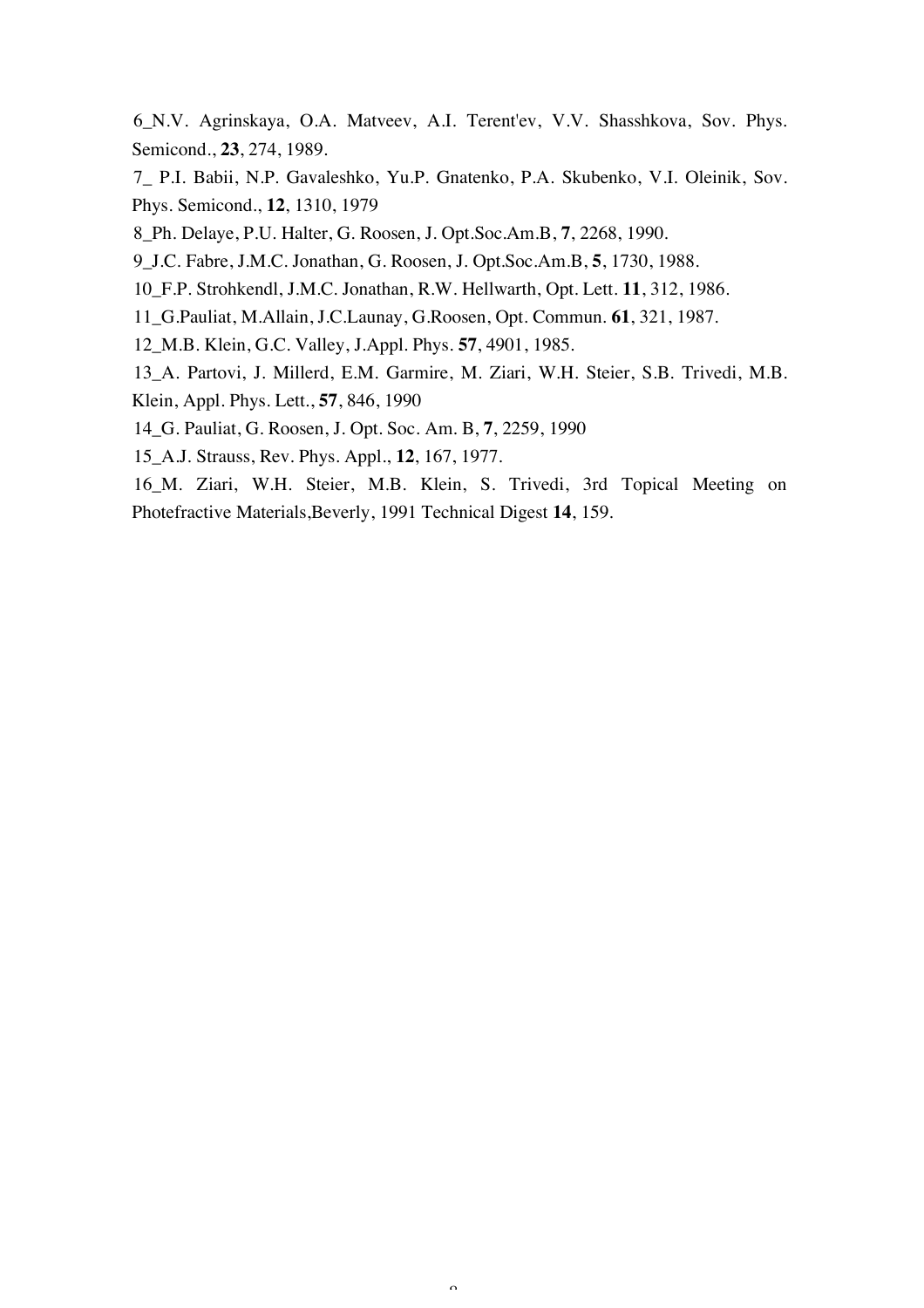#### **Figure captions**

Figure 1. Typical shape of the photocurrent transient induced by a square light pulse. During illumination the current rises up to a constant value  $i(0)$ . The light is interrupted at time  $t = 0$ ;  $t_0$ ,  $t_1$ ,  $t_2$ ,  $t_3$  are fixed delay times.

Figure 2. Normalized photoconductivity spectra

Figure 3. Photoconductivity versus temperature (Curve 1) and typical double gate spectrum (Curve 2)

Figure 4. Typical normalized double gate (curve 1) and four gate (curve 2) spectra.

Figure 5. Experimental  $\Gamma/k$  versus  $k^2$  plot leading to the determination of the photorefractive parameters of crystals 1H and 6B. This plot was drawn with  $\Gamma$  in cm<sup>-</sup>  $1$  and k in  $\mu$ m<sup>-1</sup>. The dotted straight line is the fit obtained for large grating wave numbers while the full line curve represents the best fit with the whole gain expression.

| Peak Number    | $E_t$ (eV) | $S_t$ (cm <sup>2</sup> ) | $N_t$ (cm <sup>-3</sup> ) |
|----------------|------------|--------------------------|---------------------------|
| $P_0$          | 0.25       | $\approx 10^{-9}$        |                           |
| $P_1$          | 0.15       | $10^{-16}$               | $10^{14}$                 |
| P <sub>2</sub> | 0.285      | $5 \times 10^{-13}$      | $10^{15}$                 |
| $P_3$          | 0.26       | $4\times10^{\text{-}16}$ | $< 10^{14}$               |
| $P_4$          | 0.31       | $4 \times 10^{-15}$      | $8\times10^{14}$          |
| $P_5$          | 0.34       | $10^{-16}$               | $~10^{13}$                |
| $P_6$          | 0.53       | $4\times10^{-14}$        | $4\times10^{14}$          |
| P <sub>7</sub> | 0.62       | $2\times10^{-14}$        | $2\times10^{14}$          |
| $P_8$          | 0.78       | $2\times10^{-13}$        |                           |
| P <sub>9</sub> | 1.1        | $\approx 10^{-10}$       |                           |

#### TABLE 1: Parameters of the different level detected by PICTS for the sample 1H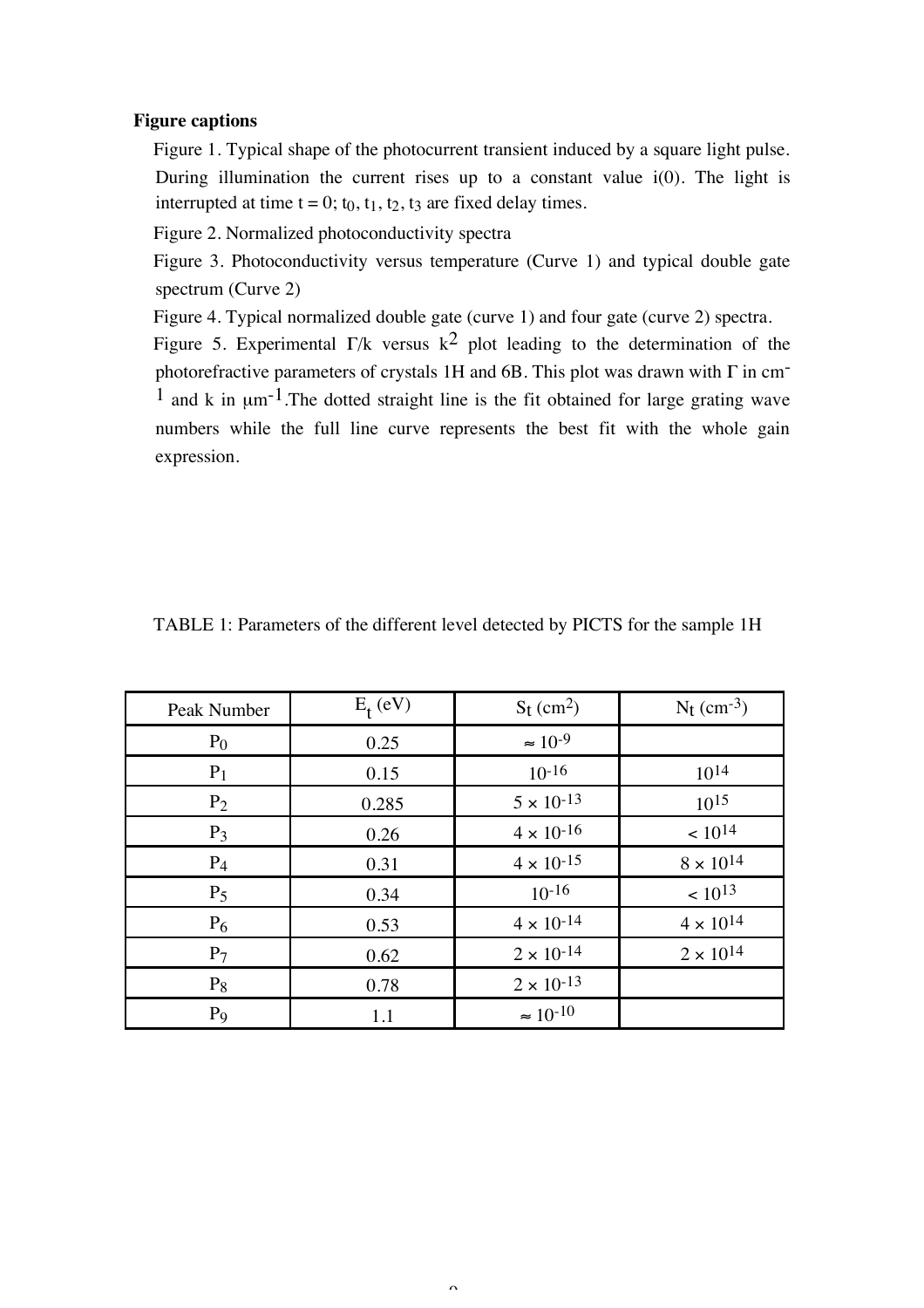

Figure 3